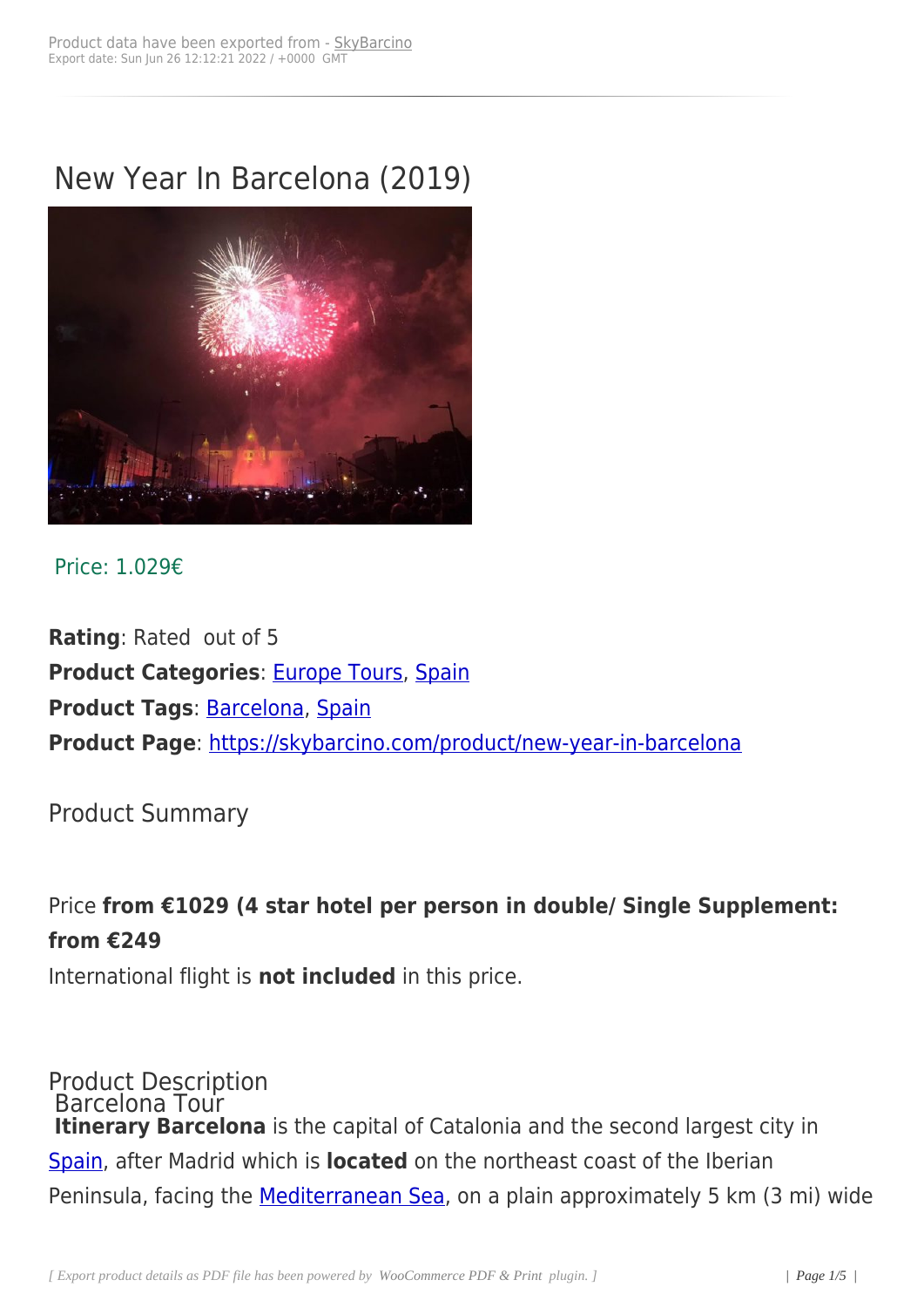limited by the mountain ran[ge of Coll](https://skybarcino.com?post_type=product&p=7063)serola, the Llobregat river to the southwest and the Besòs river to the north.

**Barcelona** is one of the most touristic cities in the world.



### **BARCELONA**

Breakfast and overnight at hotel. Day at Leisure for optional excursion.



## **BARCELONA**

Breakfast and overnight at hotel. Day at Leisure for optional excursion. Today we will have city tour with private bus or car (depend on the number of traveler in the tour) of 8 hours with local guide.



**BARCELONA** Breakfast and overnight at hotel.

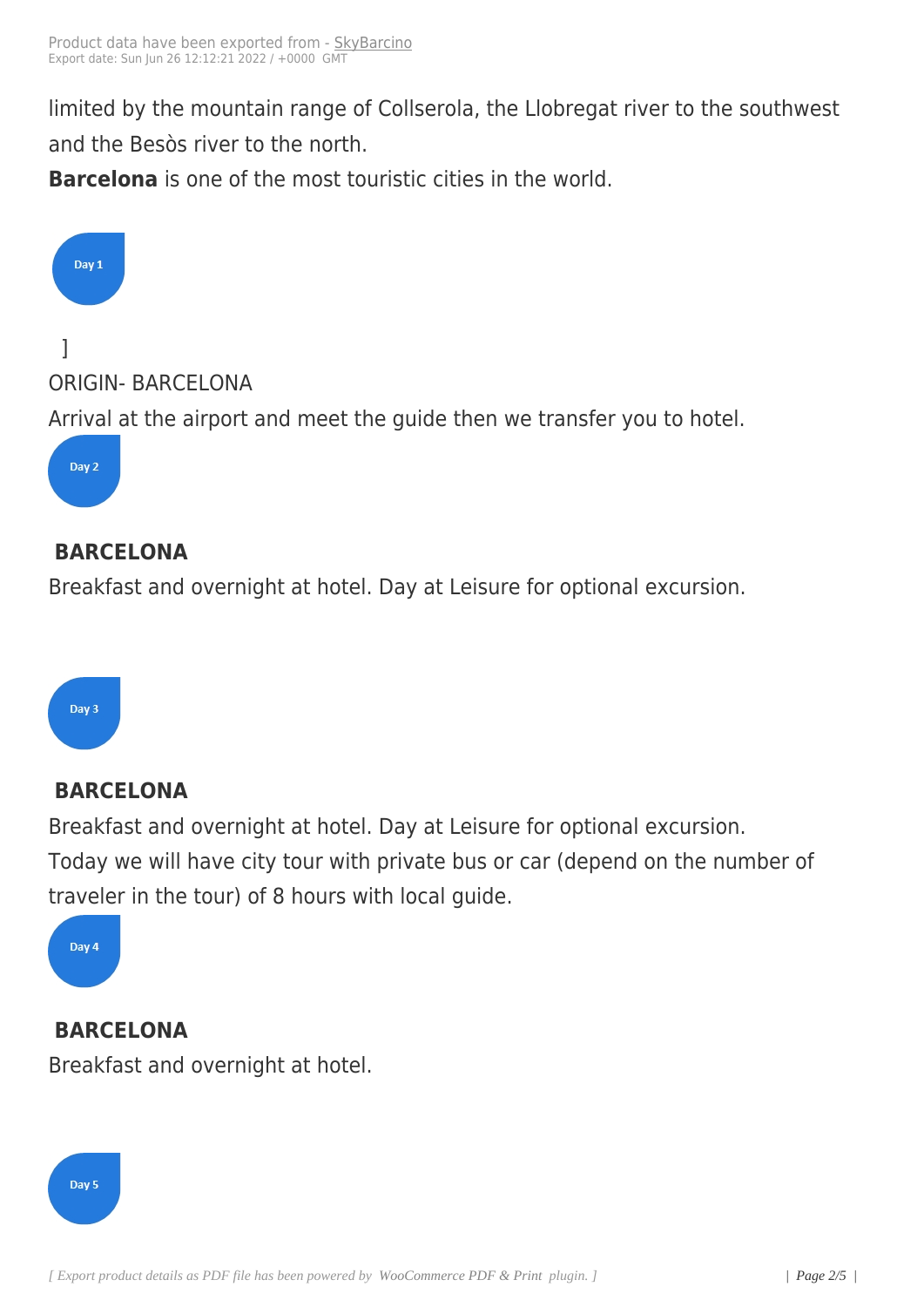# **BARCELONA**

Breakfast and overnight at hotel. Are you ready?

Barcelona celebrates **New Year's Eve** in Plaza España, right next to the Magic Fountain of Montjuic. Prepare yourself tonight for a stunning spectacle that is open for all ages and doesn't cost a cent. Live music and spectacular fireworks will take over the square starting at 23:00.



# **BARCELONA**

Breakfast and overnight at hotel. Day at Leisure for optional excursion.

### **BARCELONA**

Breakfast and overnight at hotel. Day at Leisure for optional excursion.

Day 8

Day 7

## **BARCELONA**– **ORIGEN**

Breakfast at hotel and Transfer to the Airport. End of services

**Important Note:** The description of the itinerary is generic and subject to variation without affecting the content of the program.

# Product Attributes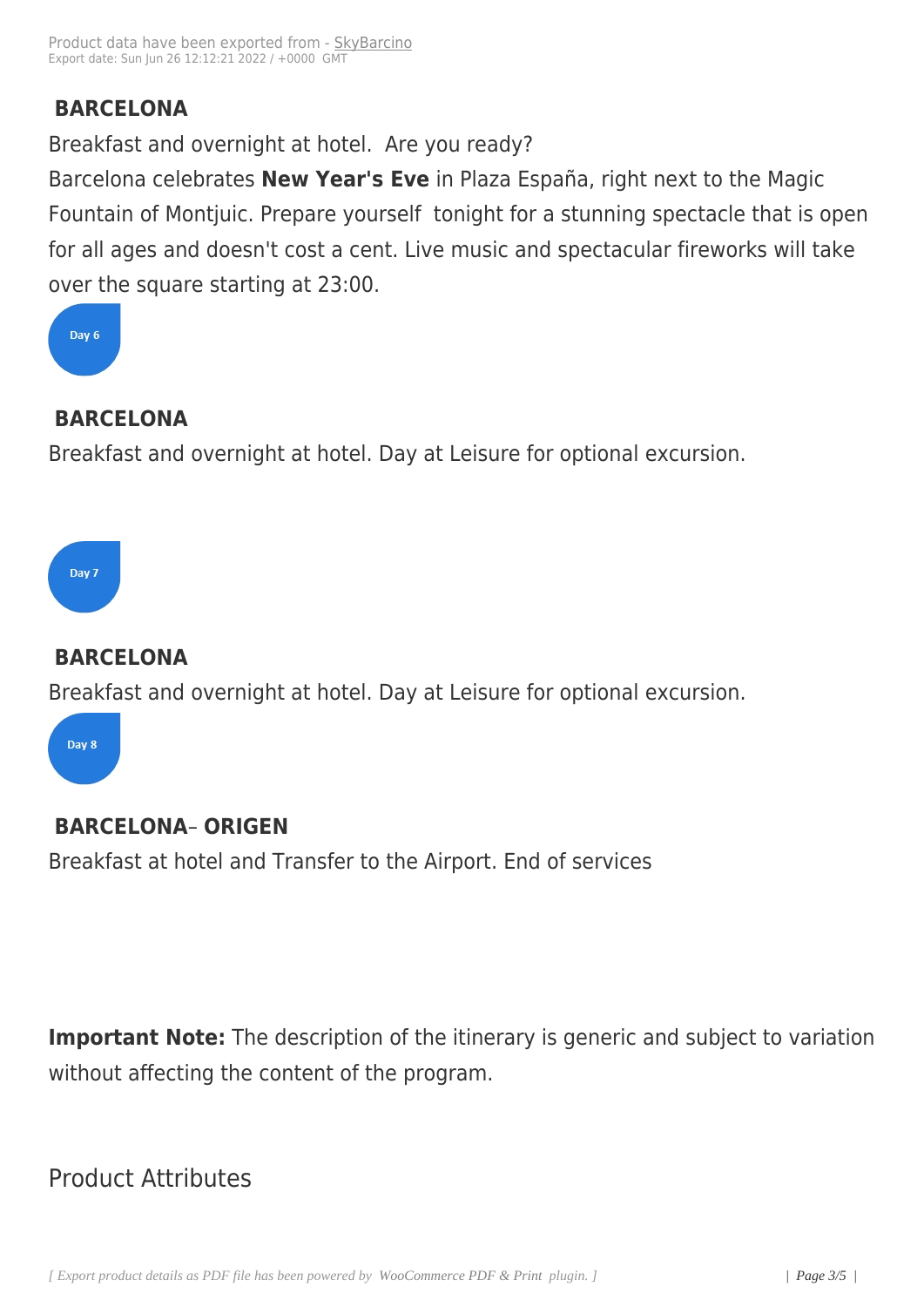- Included: 7 Nights hotel accomodation in Barcelona including Buffet Breakfast daily

Arrival/Departure Private Transfer to/from Barcelona Airport to/from Hotel in Barcelona

City tour in Barcelona with tour guide

Basic insurance

- Not Included: Entrance tickets of sightseeing.

International flight ticket

Any service not detailed in the price.

# Product Gallery